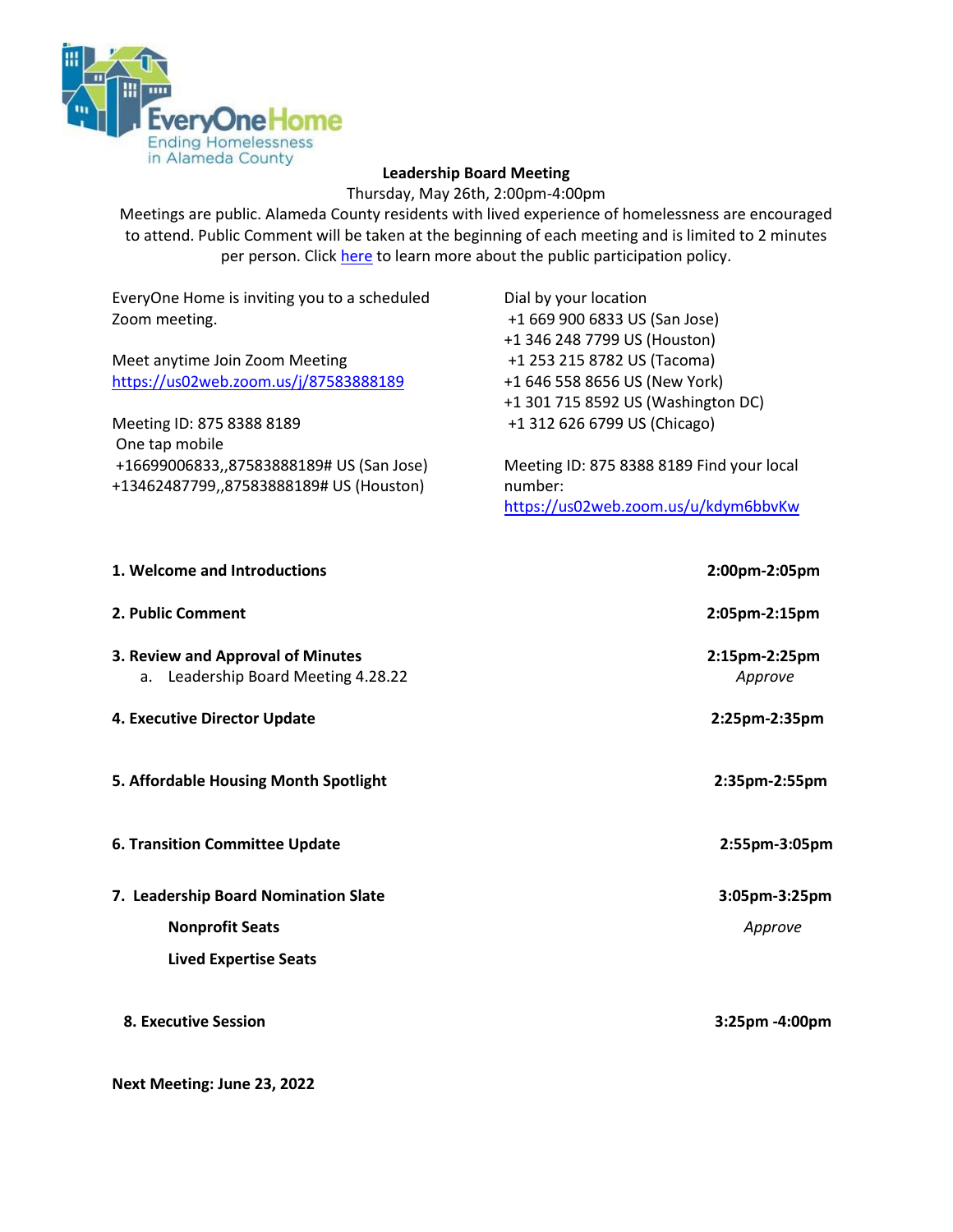

**Leadership Board Meeting**  Thursday, April 28th, 2:00pm-4:00pm

Meetings are public. Alameda County residents with lived experience of homelessness are encouraged to attend. Public Comment will be taken at the beginning of each meeting and is limited to 2 minutes per person. Click [here](https://everyonehome.org/wp-content/uploads/2020/07/Public-Participation-Policy.pdf) to learn more about the public participation policy.

**Attendance:** Moe Wright (Chair), Vivian Wan (Abode Services), Susan Shelton (At-large representative), Darin Lounds (Housing Consortium of the East Bay), Andrea Ford (Social Services Agency), Paulette Franklin (Alameda County Behavioral Health Care Services), Peggy McQuaid (City of Albany), Liz Varela (Building Futures with Women and Children), Michelle Starratt (Alameda County Housing and Community Development), Kerry Abbott (Alameda County Health Care Services Agency), Peter Radu (City of Berkeley), Ray Bonilla (Meta), Gloria Bruce (East Bay Housing Organizations), Doug Biggs (Alameda Point Collaborative), Suzanne Shenfil (City of Fremont), Sara Bedford (City of Oakland)

**Public:** Suzanne Warner (Alameda County Health Care Services Agency), Natasha Paddock (Alameda County Housing and Community Development)

**EOH Staff:** Chelsea Andrews (Executive Director), Dorcas Chang (Operations Manager), Katie Haverly (Director of Research and Data Analytics), Quintin Mecke (Director of Policy and Homelessness Strategies), Katie Barnett (Systems Planning Coordinator)

#### **1. Welcome and Introductions 2:00pm-2:05pm**

#### **2. Public Comment 2:05pm-2:15pm**

a. During public comment, Leadership Board congratulated Sara Bedford, City of Oakland, Director of Human Services on her retirement and shared appreciation for her partnership, hard work, and dedication to the mission to end and prevent homelessness while serving on the Board.

#### **3. Review and Approval of Minutes 2:15pm-2:25pm**

- a. Leadership Board Meeting 3.24.22 *Approve*
	- **1. Kerry Abbott (HCSA) made a motion to approve them as submitted. Susan Shelton (At large representative) seconded.** 
		- **a. 16 people Approved. 0 Abstained. 0 Opposed.**
		- **b. Motion passed.**

#### **4. Executive Director Update 2:25pm-2:35pm**

- a. Chelsea Andrews (Executive Director) reminded the Board that EOH is actively recruiting two Black Indigenous People of Color (BIPOC) led organizations for the non-profit seats on the new Leadership Board. She provided an overview of the timeline and asked members to share the flyer.
- b. Chelsea Andrews (Executive Director) shared that EOH is looking for volunteers from the Board to serve on the Diversity Equity Inclusion (DEI) Panel, BIPOC Interview Panel,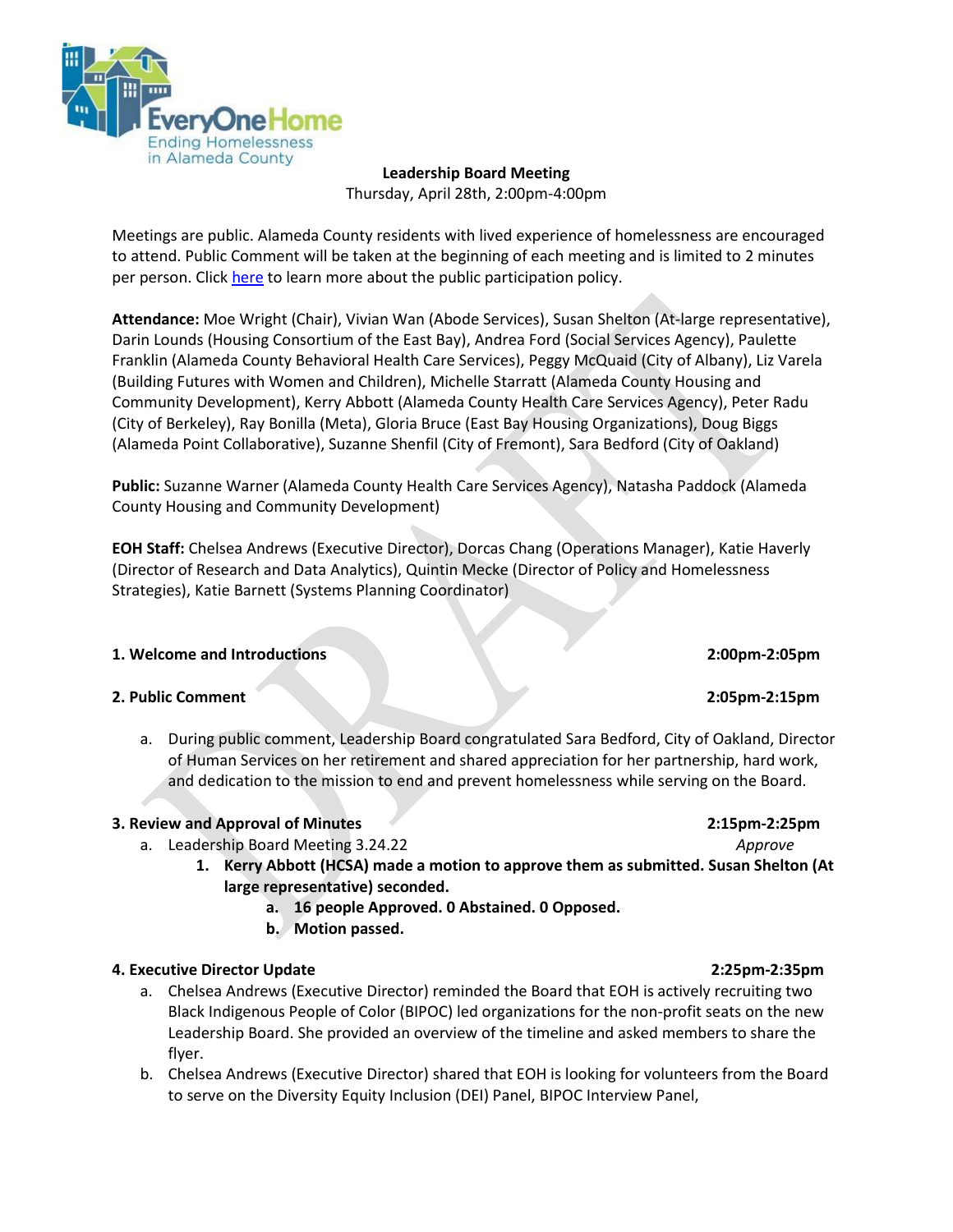Orientation/Training Workgroup, and asking for referrals for the Notice of Funding Opportunity (NOFO) Committee.

- 1. Darin Lounds (HCEB) volunteered to be on the BIPOC Interview Panel.
- 2. Susan Shelton (At Large Rep) volunteered to be on the DEI panel, BIOPOC interview Panel, and the workshop/training committee.
- 3. Liz Varela (BFWC) volunteered to be on one of the committees/workgroups.
- 4. Vivian Wan (Adobe Services) volunteered to be on the training/orientation workgroup.
- c. Susan Shelton (At large rep) asked for clarity on what it means to be a BIPOC nonprofit.
	- 1. Chelsea Andrews (Executive Director) answered that the goal is to diversify the Board by having someone of color from an organization led by a person of color and that is serving people of color; however, all applications are being accepted. The BIPOC Interview Panel will assess who is the best to serve.
- d. Vivian Wan (Abode Services) commented that she did not think we would get as specific when recruiting. She suggested being careful in having the requirements for certain subgroups and that it should be a goal across the board.
	- 1. Moe Wright (Chair) commented that the Transition Committee thought that recruiting for these open seats would be a good opportunity to try and bring in people with different experiences.
	- 2. Chelsea Andrews (Executive Director) affirmed that Vivian raised a good point and to make sure to take into consideration diversity across all seats as positions become open and available.
- e. Susan Shelton (At large rep) added that we will need alignment that we are looking to increase diversity and agree on what we mean by diversity. The training/materials workgroup should explore what makes us a BIPOC agency.

### **5. Home Together Plan 2:35pm-3:00pm**

- a. Kerry Abbott (HCSA) gave a presentation on the Home Together 2026 *Approve* Community Plan. She provided a preview of the designs in the document, went over the feedback and comments received about the Plan, and shared the next steps.
- b. Feedback

1. Peter Radu (City of Berkeley) asked for clarification on the purpose of the city local action plan since cities don't administer and subcontract county funding.

- Kerry Abbott (HCSA) responded that there is a mix of funding that goes out. Some of it goes directly to cities and nonprofits and the county is negotiating with the cities to see what makes the most sense.
- Michelle Starratt (HCD) added that there are so many funding streams that come from different places and not all the funds flow through the County. Something for cities to consider is focusing funds that could go to homelessness to go towards homelessness.
- 2. Peter Radu (City of Berkeley) asked for clarification on what a local city action plan accomplish that the City and County framework cannot
	- Kerry Abbott (HCSA) responded there is a requirement to create a funding landscape that includes jurisdictional funding and effort in each of the goals that including racial equity and the system performance measure.
- 3. Doug Biggs (APC) added that there is a bill that is going to fund a large pool of flexible subsidies.
- 4. Susan Shelton (At large representative) reminded the Board that when we started this venture, it was important to the community and the Board that no governmental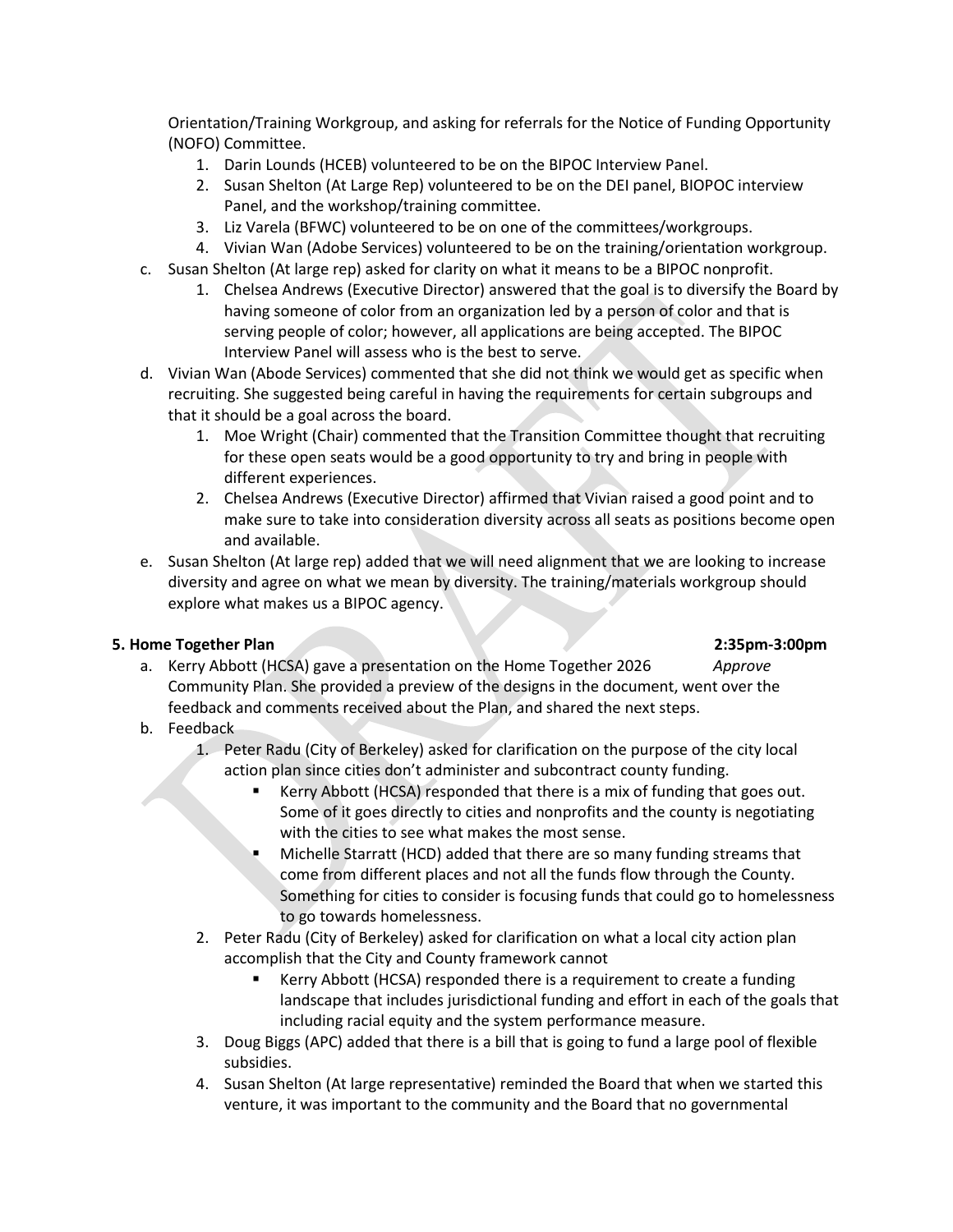entities have any overriding power. She personally feels that the community input has been removed.

- Kerry Abbott (HCSA) shared that the rollout of the plan was a collaboration between all of the jurisdictions within the county and that both the county, Board of Supervisors, and the group of mayors wanted it to be created for and by people with lived experience.
- Michelle Starratt (HCD) emphasized that funding and the sources keep changing. The purpose of the action plan is to help delineate and make clear what is available right now, what we have at this moment and what we want to do with it, and how do we want to focus it.
- 5. Doug Biggs (APC) shared that in principle he supports the Plan but thinks that the relationship around the ability to commit to the implementation needs to be solidified.
- 6. Peter Radu (City of Berkeley) expressed that he does not see what outcomes this level of local planning will deliver aside from the work that the cities and county have already been working on closely together.
	- Kerry Abbot (HCSA) emphasized that the plan is a community plan. The Home Together Implementation Committee brought together people with lived experience, community providers, community partners, etc. The committee was co-chair by EOH and OHCC.
- 7. Susan Shelton (At large rep) expressed that she is principally in favor of the plan. She added that what comes out in print should reflect the spirit to include the voices that are diverse, equitable, and are from people with lived experience on how money gets spent.
- 8. Peter Radu (City of Berkeley) acknowledged the County's work on the Home Together Plan. He expressed that the partnership between the cities and county feels stronger than before. Overall Berkeley is pleased with the plan and the Berkeley City Council recently unanimously endorsed the Plan.
- 9. Chelsea Andrews (Executive Director) commented that there seems to be a support of the fundamental principles in the Plan and that they represent what is in the Centering Racial Equity work. She suggested the Board can approve the processes and the principles and have an opportunity for additional feedback on the challenges in implementation after the endorsement.
- 10. Resolution: Resolved that the Leadership Board of the CoC hereby endorses the Home Together Plan 2026 Community Plan that lays out the goals, strategies, and investments needed to dramatically reduce homelessness and reverse racial disparities through centering racial equity.
	- Kerry Abbott (HCSA) made a motion to approve the resolution. Michelle Starratt (HCD) seconded.
	- **15 people Approved. 1 Abstained. 0 Opposed.**
	- **Motion passed.**
- 11. Michelle Starratt (HCD) asked for a presentation in the future about the details and breakdown of the framework between the cities and the county.

#### **6. Transition Committee Update 3:00pm-3:15pm**

a. Transition Committee's recommendation *Approve* 

b. Soliciting DEI panel Members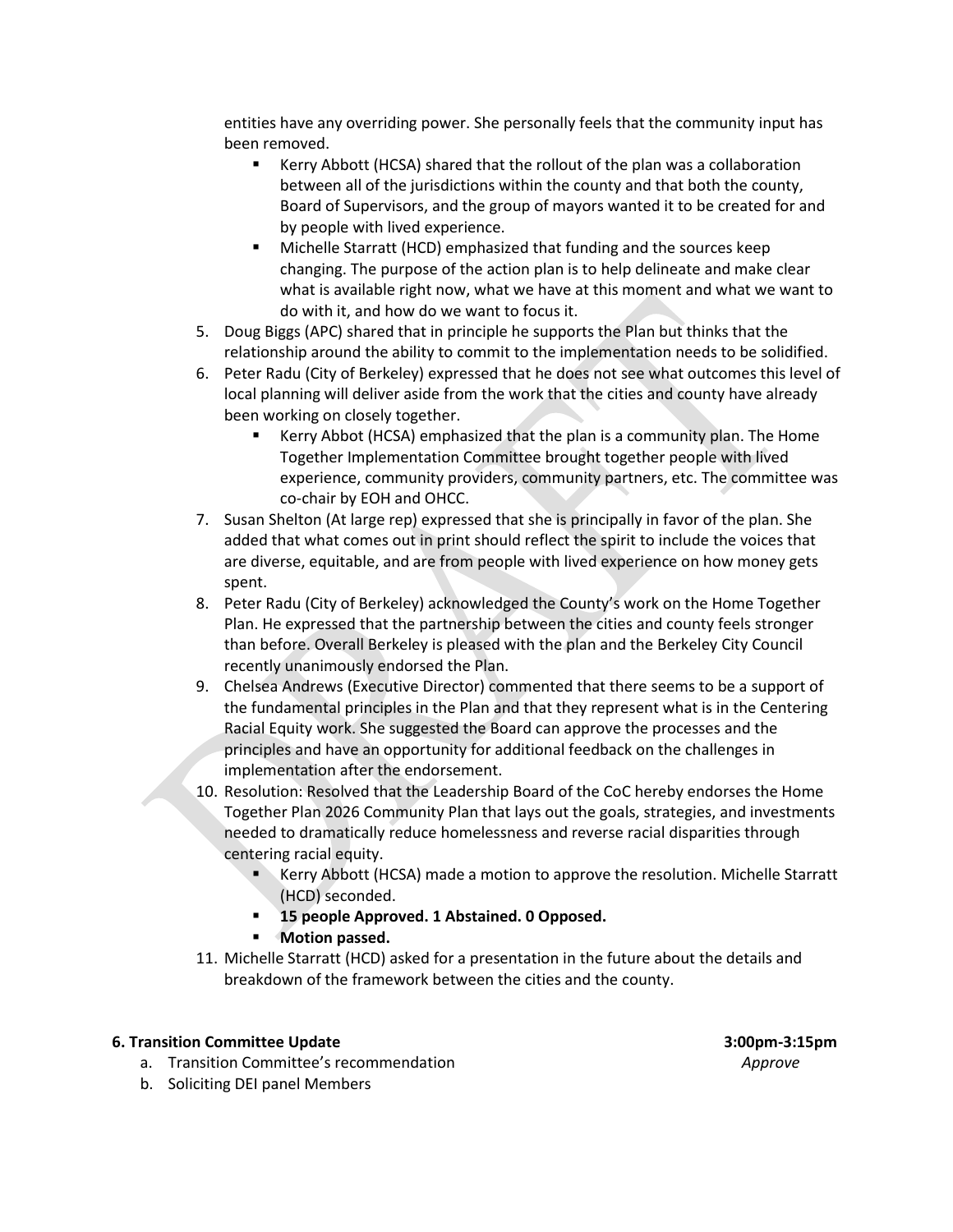**c. This agenda item was postponed to the next Board meeting because there was not enough time.** 

#### **7. Point in Time Count Communication Roll Out 3:15pm-3:25pm**

- a. Chelsea Andrews (Executive Director) asked the Board what they thought of a regional release concept for the communication rollout for the Point in Time Data. It would involve multiple counties across the Bay Area coming together to release their data the same day and time.
	- 1. There was no objection from the Board.
	- *2.* Michelle Starrett (HCD) commented that it is a great idea to have a regional approach.

## **8. EveryOne Home / HCD – HUD CoC Planning Grant (Closed Session) 3:25pm-4:00pm**

a. EveryOne Home staff left the meeting so that the Leadership Board members could enter a closed session to discuss the HUD CoC Planning Grant.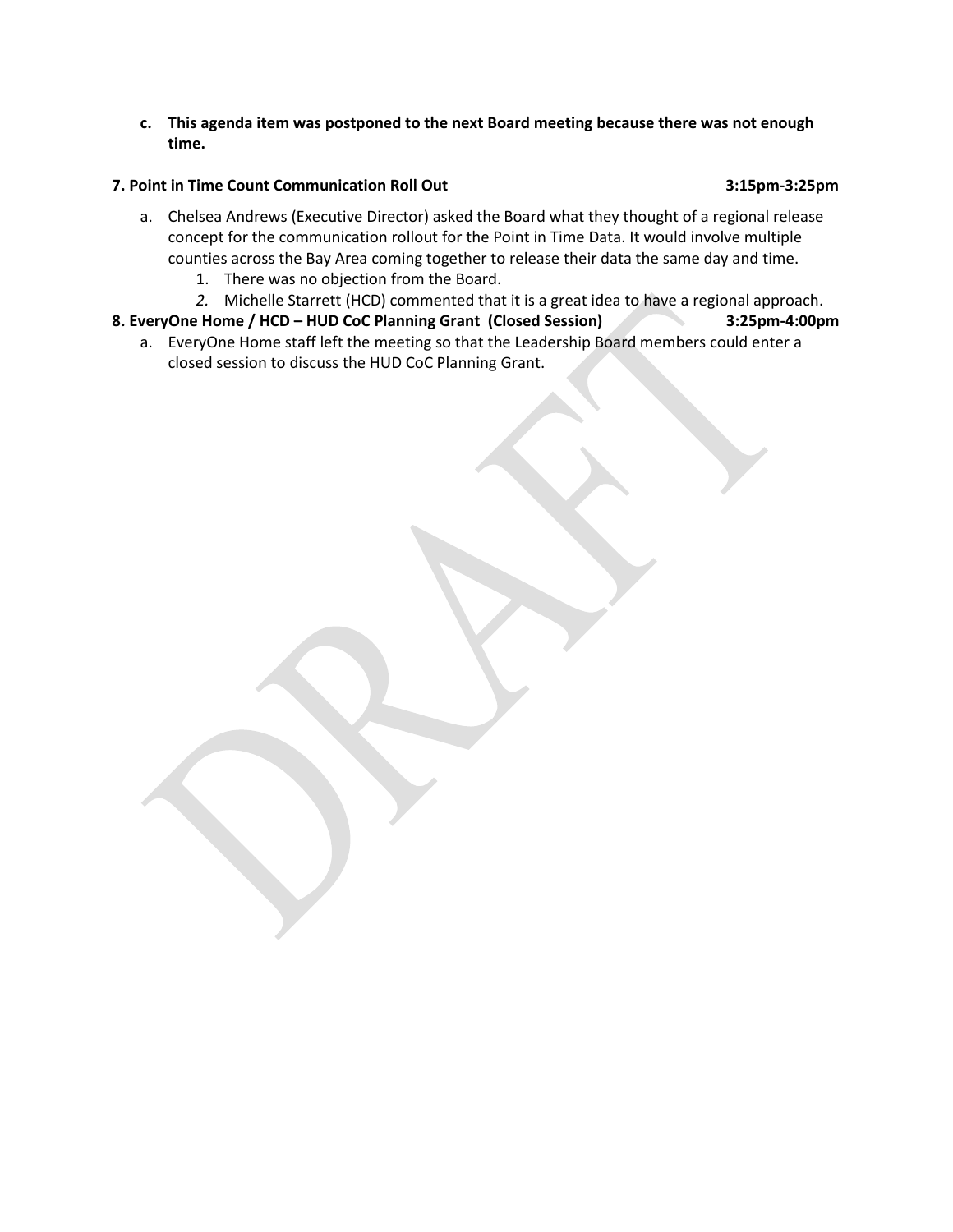

#### **BRIEFING MEMORANDUM**

| Oakland-Berkeley-Alameda County CoC Leadership Board Members |
|--------------------------------------------------------------|
| <b>Transition Committee Members</b>                          |
| May 11, 2022                                                 |
| <b>Governance Transition Process and Timeline</b>            |
|                                                              |

### **Purpose**

The purpose of this memo is to provide members of the Leadership Board an update on the governance transition process and timeline. In addition, given that HUD will likely release its Continuum of Care (CoC) Program Notice of Funding Opportunity (NOFO) in the middle of the transition, this memo attempts to clarify roles and responsibilities for this year's competition.

### **Background**

In 2021, the Leadership Board launched a year-long review of its governance structure to identify opportunities to improve operations, respond to changes in the landscape, amplify the voices of people with lived experience, and be more inclusive of stakeholders across the county. A new governance charter was approved by the Leadership Board in January 2021, and a Transition Committee was established in February. (See Attachment A for members of the Transition Committee.)

Among many other important changes, the charter provides a new committee structure anticipated to better support the work of the continuum. Table 1 provides an overview of the existing committees that will be sunsetted and the new committees that will be established. Roles and responsibilities of existing committees will be rolled into the new committees. As illustrated by the arrows, it is anticipated that duties of existing committees may be split among new committees, though final decisions won't be made until the new committees are seated and more detailed work plans fleshed out and presented to the Board for approval.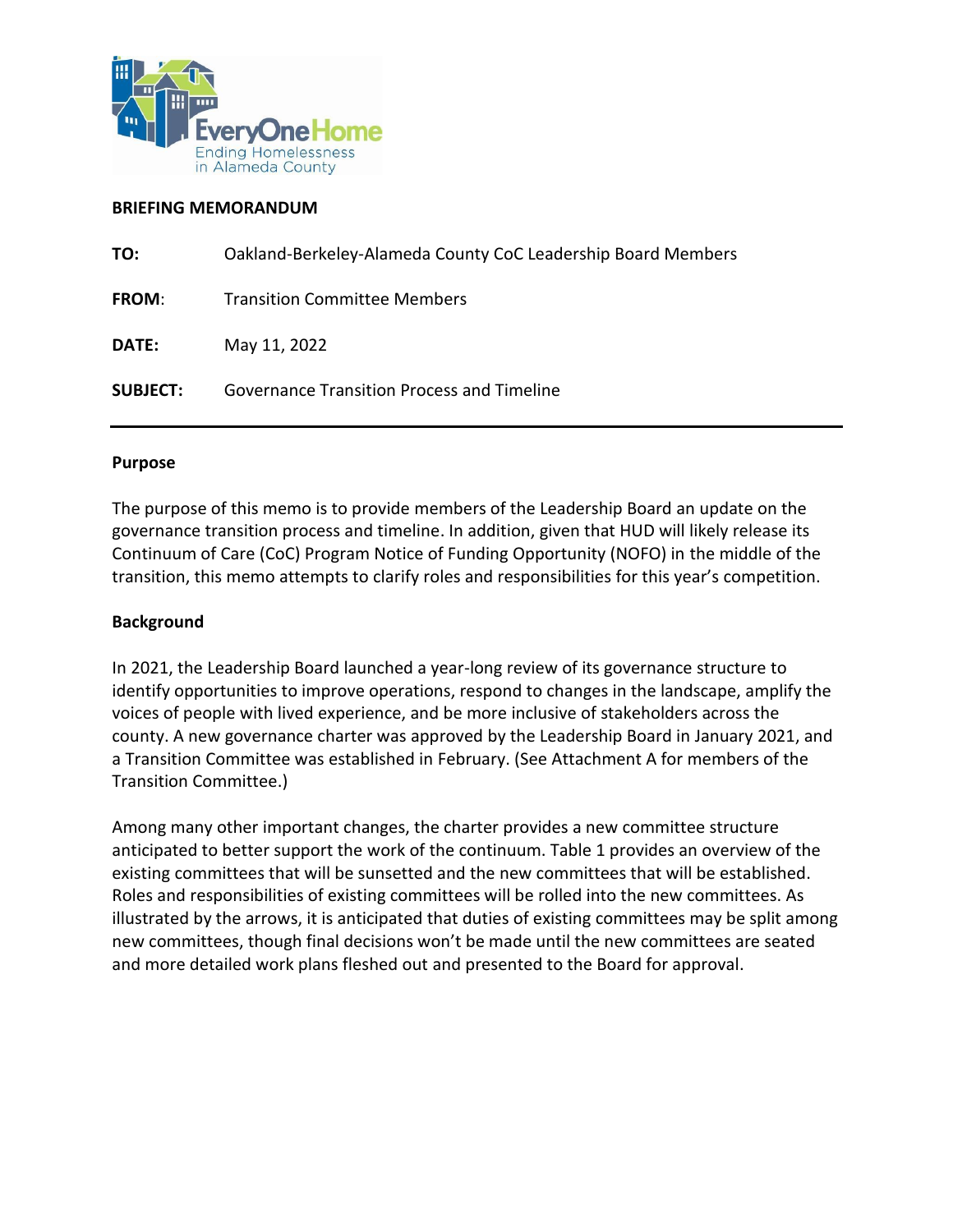|                                                                    | Table 1. Transition of Roles & Responsibilities Under New Committee Structure |                                                 |  |
|--------------------------------------------------------------------|-------------------------------------------------------------------------------|-------------------------------------------------|--|
| <b>Existing Standing</b><br><b>Committees</b><br>(to be sunsetted) | <b>New Standing Committees</b>                                                | <b>New Ad Hoc Committees</b><br>and Work Groups |  |
| 1) HUD Continuum of Care<br>Committees and<br>subcommittees        | CoC Standards,<br>1)<br>Compliance, and<br><b>Funding</b>                     | <b>Racial Equity Work</b><br>1)<br>Group        |  |
| 2) System Coordination<br>Committees                               | Outreach, Access, and<br>2)<br>Coordination                                   | Nominations<br>2)<br>Committee                  |  |
| 3) HMIS Committee                                                  | System Impact<br>3)                                                           | 3)<br><b>NOFO Committee</b>                     |  |
| 4) Results Based                                                   | <b>Housing Capacity</b><br>4)                                                 | <b>Youth Action Board</b><br>4)                 |  |
| <b>Accountability Committee</b>                                    | Housing Stability and<br>5)                                                   | <b>Champions Council</b><br>5)                  |  |
| 5) Funders Collaborative<br>Committee                              | Homelessness<br>Prevention                                                    | <b>Funders Council</b><br>6)                    |  |
| 6) Advocacy Committee                                              |                                                                               |                                                 |  |

# **Process and Timeline for Transition**

At the April 27<sup>th</sup> Transition Committee meeting, members discussed different options for managing the transition. They discussed the pros and cons of a staggered process, whereby the Leadership Board is seated first, and then new committees are recruited for and seated one-byone over a ten month period (allowing two months for recruitment and selection for each committee). They also considered a more streamlined process, with new committees recruited for and seated concurrently by the end of the calendar year. Members of the Transition Committee selected the first option, which is detailed below. $1$ 

| <b>Table 2. Transition Timeline Using Staggered Process for Committee Onboarding</b> |          |                                                                  |
|--------------------------------------------------------------------------------------|----------|------------------------------------------------------------------|
| <b>Action</b>                                                                        | Due Date | <b>Notes Re: Process</b>                                         |
| Leadership Board                                                                     | 23-Jun   | The following seats are still being recruited and will be filled |
| Seated                                                                               |          | by early to mid-June:                                            |
|                                                                                      |          | • BIPOC Seats (2)                                                |

<sup>&</sup>lt;sup>1</sup> The Transition Committee polled members in attendance. Of the seven members voting, 57% voted for the staggered option, 28% voted for the streamlined option, and one person (14%) suggested the staggered option, but felt like additional time should be allotted for recruitment (i.e., one committee per quarter).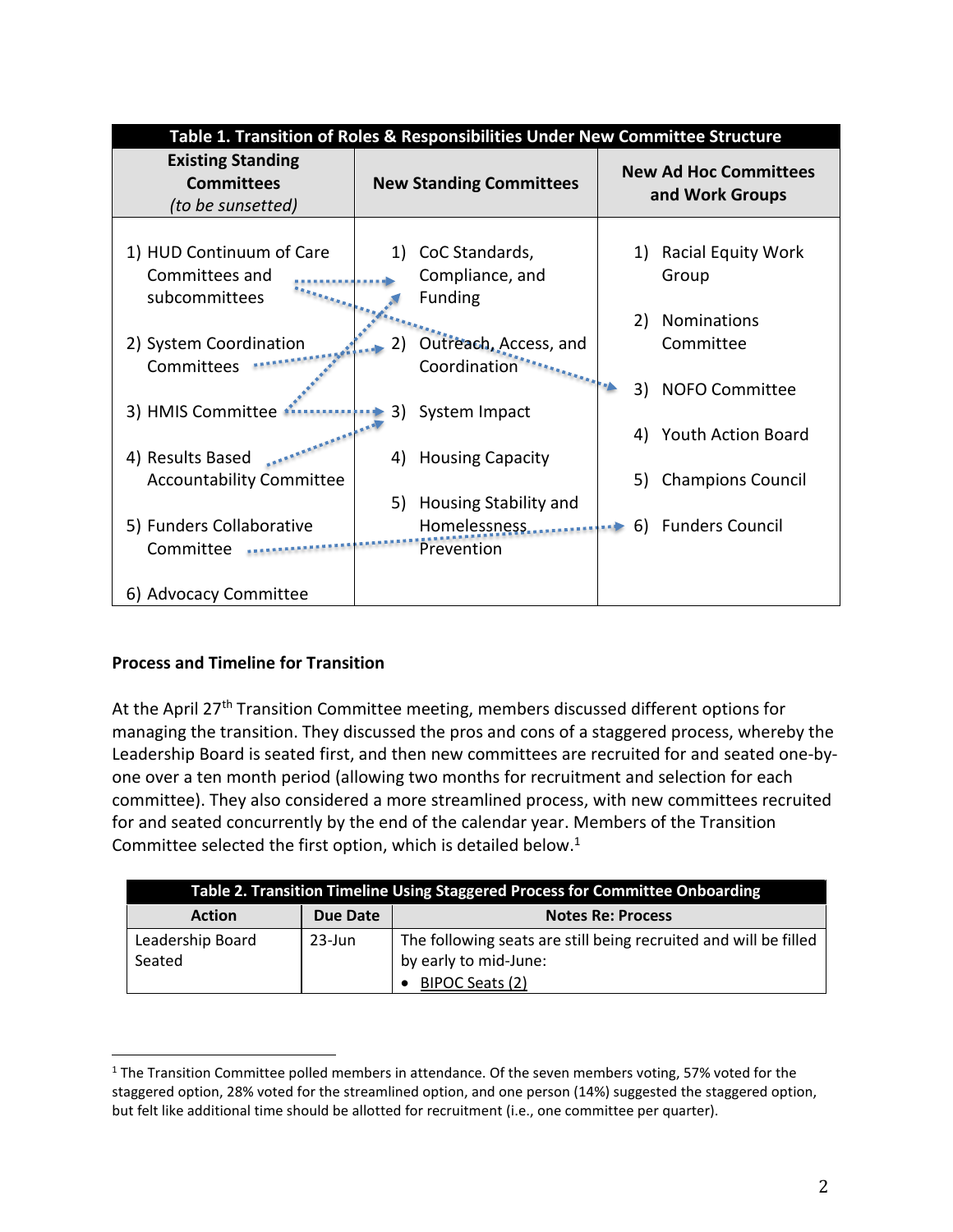|                                                                         |        | $\circ$ A volunteer selection panel will develop a process for<br>narrowing the applicant pool, conducting interviews,<br>and selecting individuals.<br>o Recommendations will presented to the Board on<br>5/26.<br>• Persons with Lived Experience (6)<br>$\circ$ A volunteer panel will develop a process for<br>reviewing applicants, narrowing the pool,<br>conducting interviews, and selecting individuals.<br>○ Recommendation will be presented to the Board on<br>5/26.<br>'Government appointments (9)<br>o EveryOne Home has requested that government<br>partners identify designees by June 10 <sup>th</sup> . |
|-------------------------------------------------------------------------|--------|------------------------------------------------------------------------------------------------------------------------------------------------------------------------------------------------------------------------------------------------------------------------------------------------------------------------------------------------------------------------------------------------------------------------------------------------------------------------------------------------------------------------------------------------------------------------------------------------------------------------------|
|                                                                         |        | As outlined in the Charter, the Leadership Board will have<br>two co-chairs to serve as its officers. The Transition<br>Committee recommends that the Nominations Committee<br>determine the process and timing for the election of the<br>new chairs.                                                                                                                                                                                                                                                                                                                                                                       |
|                                                                         |        | Additionally, onboarding/training for all members is<br>anticipated to occur in mid-June, prior to the seating of<br>new members on 6/23.                                                                                                                                                                                                                                                                                                                                                                                                                                                                                    |
| <b>Nominations</b><br><b>Committee Formed</b>                           | 28-Jul | The new Leadership Board will assume responsibility for<br>seating new committees, with the support of EOH staff. It is<br>envisioned that the current Transition Committee will be<br>disbanded, and as outlined in the Charter, a nine-member<br>Nominations Committee will be formed, comprised of<br>members of the new Leadership Board.                                                                                                                                                                                                                                                                                |
| Race Equity Work<br><b>Group Formed</b>                                 | 28-Jul | As outlined in the new charter, the purpose of the work<br>group is to ensure that racial equity is woven throughout all<br>Leadership Board, committee, work group, and system<br>activities. It is anticipated that work group membership will<br>evolve over time – starting with a smaller group to help<br>support the work of the Nominating Committee, and then<br>growing once Committees are seated (since each<br>Committee will be asked to identify a representative to join<br>the Racial Equity Work Group.                                                                                                    |
| CoC Standards,<br>Compliance, and<br><b>Funding Committee</b><br>Seated | 25-Aug | The Transition Committee recommends that the<br>Nominations Committee focus first on recruiting for and<br>seating the CoC Standards, Compliance, and Funding<br>Committee. The existing HMIS Committee will be<br>sunsetted when this new committee is seated, and the<br>Leadership Board will then formally be recognized as the<br>CoC Board                                                                                                                                                                                                                                                                             |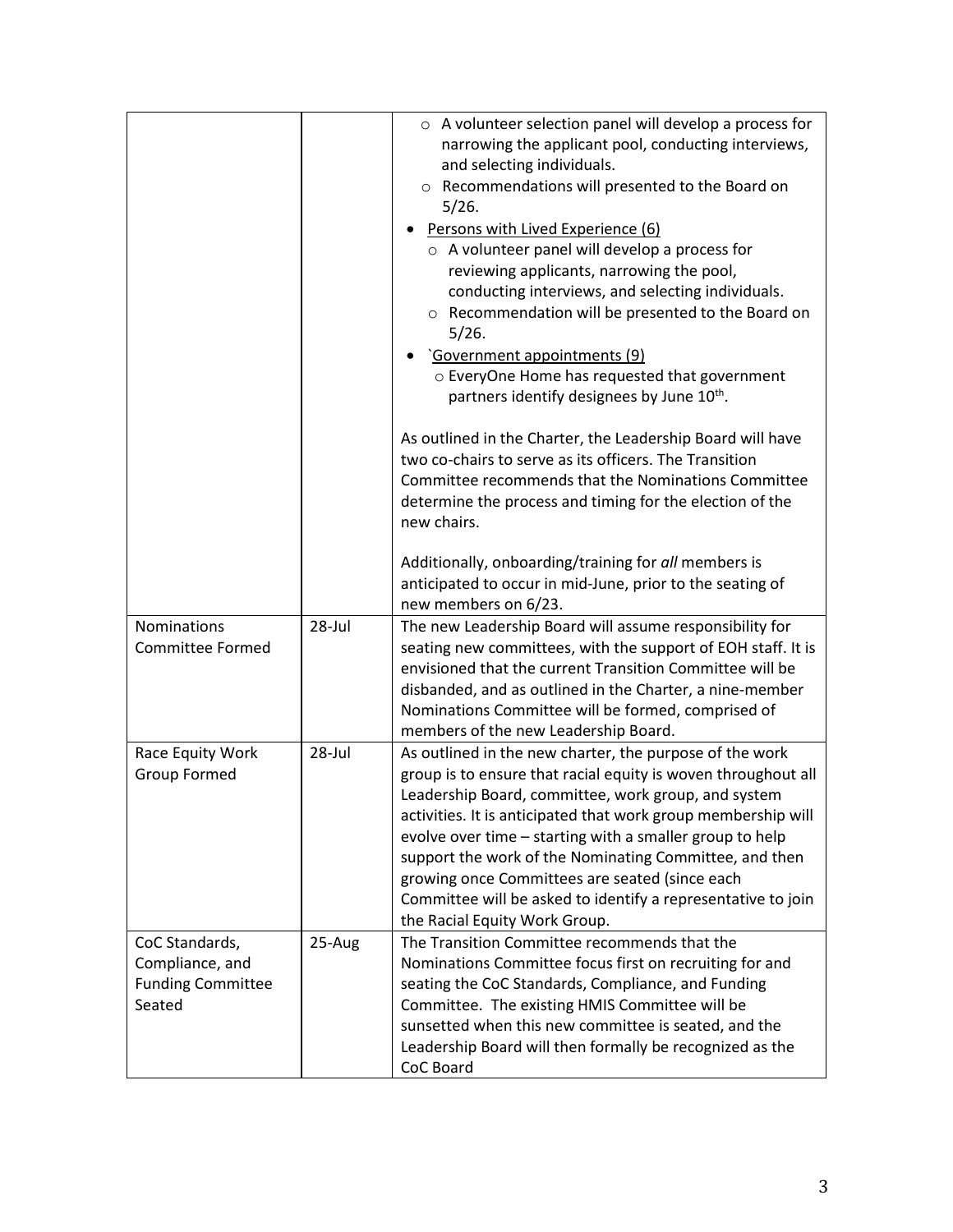| Leadership Board<br>begins functioning as<br>CoC Board | 22-Sept       |                                                                                                                                                                                                                                                                                                                                                                                                                                                                                                  |
|--------------------------------------------------------|---------------|--------------------------------------------------------------------------------------------------------------------------------------------------------------------------------------------------------------------------------------------------------------------------------------------------------------------------------------------------------------------------------------------------------------------------------------------------------------------------------------------------|
| Systems Impact-<br>Committee Seated                    | $24$ -Nov $*$ | The Transition Committee recommends seating the<br>remaining committees in a staggered fashion, allotting two<br>months for recruitment and selection of members for each<br>new committee. Note that the order of the committees<br>listed in this memo is illustrative. EOH is currently<br>undergoing a review of workplan responsibilities and<br>assignments/deliverables and will provide a<br>recommendation on the order of the transition to the<br>Nominations Committee, once formed. |
| Outreach, Access and                                   | $26$ -Jan     |                                                                                                                                                                                                                                                                                                                                                                                                                                                                                                  |
| Coordination                                           |               |                                                                                                                                                                                                                                                                                                                                                                                                                                                                                                  |
| Committee Seated                                       |               |                                                                                                                                                                                                                                                                                                                                                                                                                                                                                                  |
| <b>Housing Capacity</b>                                | 23-March      | Per Everyone Home, launch of this committee is resource                                                                                                                                                                                                                                                                                                                                                                                                                                          |
| <b>Committee Seated</b>                                |               | (staffing) dependent.                                                                                                                                                                                                                                                                                                                                                                                                                                                                            |
| <b>Housing Stabilization</b>                           | 25-May        | Per Everyone Home, launch of this committee is resource                                                                                                                                                                                                                                                                                                                                                                                                                                          |
| & Prevention                                           |               | dependent.                                                                                                                                                                                                                                                                                                                                                                                                                                                                                       |
| <b>Committee Seated</b>                                |               |                                                                                                                                                                                                                                                                                                                                                                                                                                                                                                  |

\*As the November meeting falls on a holiday, it will need to be rescheduled.

### **Next Steps**

If you have questions with regard to the approach outlined in this memo, please send them to Dorcas Chang at [dchang@everyonehome.org](mailto:dchang@everyonehome.org) by Tuesday, May 17. If members have substantive questions or concerns, we will agendize the memo at the May Leadership Board meeting for further discussion. We look forward to your questions and hope to gain consensus on the proposed approach and timeline so we may move ahead with implementation in an expeditious manner.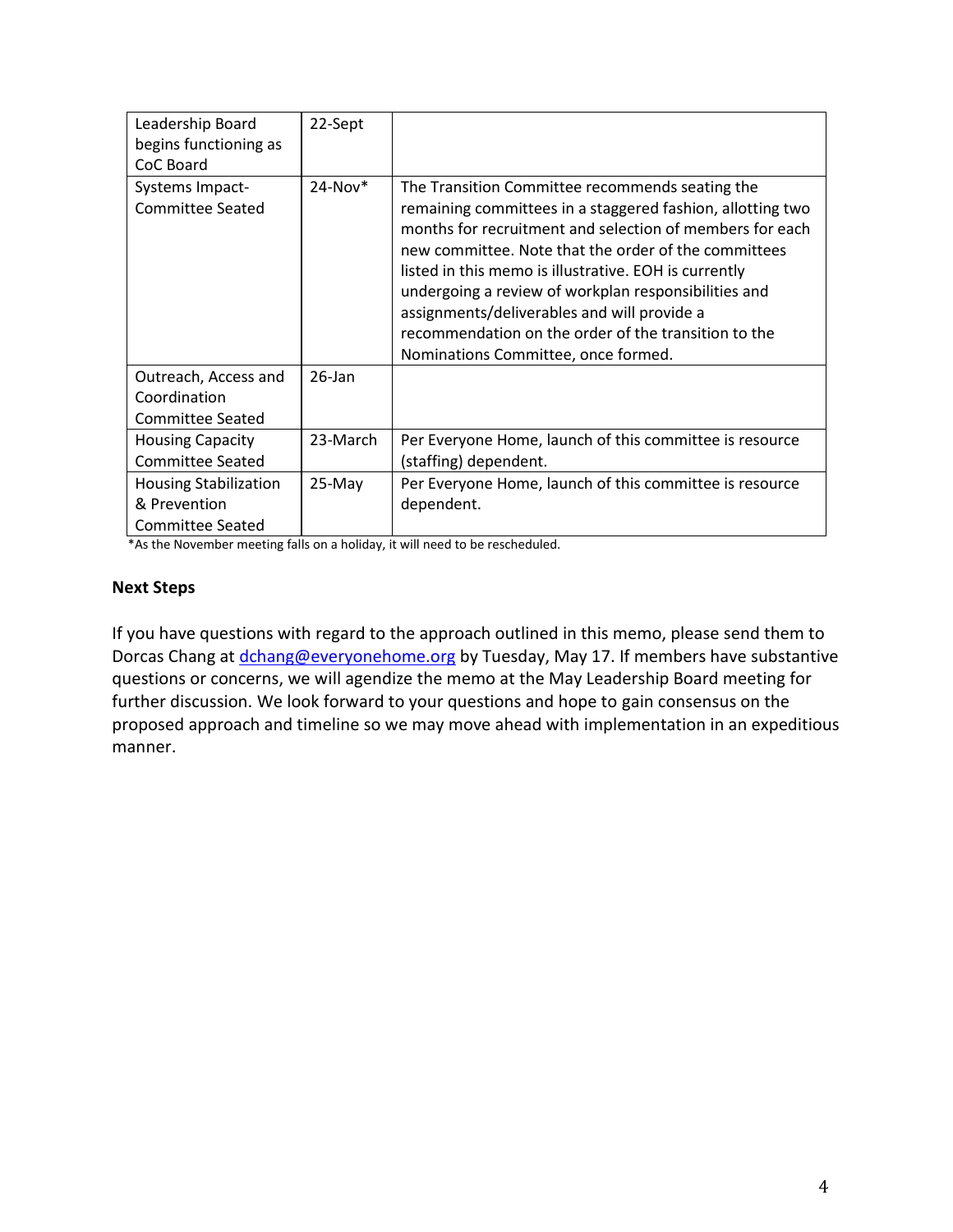

### **Attachment A: Transition Committee Members**

| <b>Name</b>      | Organizational                                 | Committee                                    |
|------------------|------------------------------------------------|----------------------------------------------|
| Julian Leiserson | Abode Services                                 | <b>Result Based Accountability Committee</b> |
| Mike Keller      | <b>East Oakland Community Project</b>          | <b>HMIS Oversight Committee</b>              |
| Moe Wright       | <b>BBI Construction</b>                        | Leadership Board, Organizational Health      |
|                  |                                                | Committee                                    |
| Paul Berry       | <b>Youth Action Board</b>                      | <b>HUD CoC Committee</b>                     |
| Natasha Paddock  | Alameda County Housing & Community Development | <b>System Coordination Committee</b>         |
| Suzanne Shenfil  | City of Fremont                                | Leadership Board, Organizational Health      |
|                  |                                                | Committee                                    |
| C'More Falls     | City of Oakland                                | <b>HUD CoC Committee</b>                     |
| Nic Ming         | Social Impact Wheel                            | <b>HMIS Oversight Committee</b>              |
| Fina Perez       | Alameda County Probation                       | <b>System Coordination Committee</b>         |
| Michele Starratt | Alameda County Housing & Community Development | <b>Leadership Board</b>                      |
| Kate Hart        | Safe Alternatives for Violent Environment      | <b>System Coordination Committee</b>         |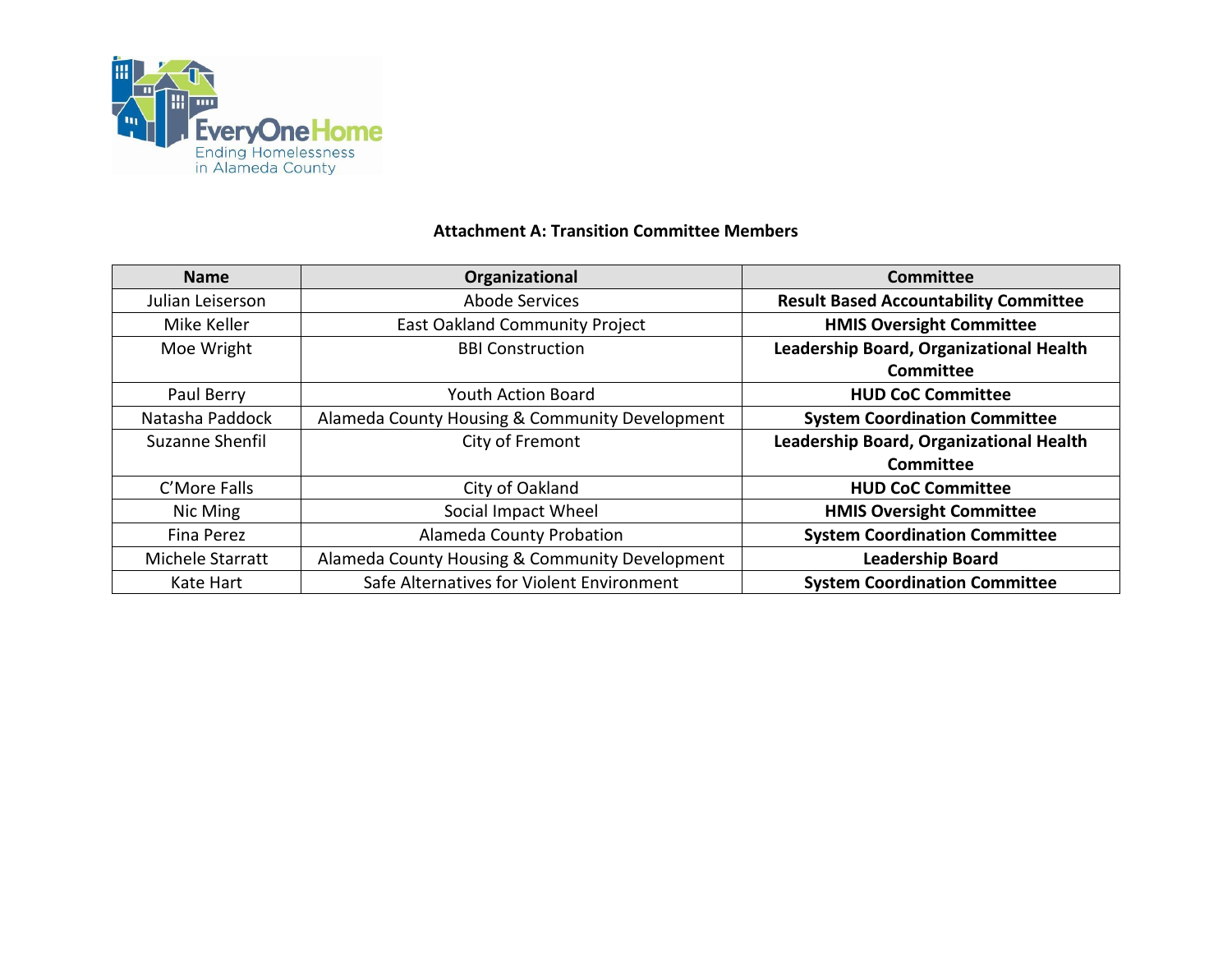# 2022 Leadership Board Candidates

| Nonprofit Seats         |                           |                       |                                    |
|-------------------------|---------------------------|-----------------------|------------------------------------|
| <b>Name</b>             | <b>Title</b>              | Organization          | Website                            |
| Elena Lepe              | <b>Executive Director</b> | El Puente Comunitario | n/a                                |
| <b>Tracy Nails Bell</b> | <b>Executive Director</b> | Diamond in the Ruff   | https://www.adiamondintheruff.org/ |

| <b>Lived Expertise Seat</b> |           |                          |                                          |
|-----------------------------|-----------|--------------------------|------------------------------------------|
| <b>Name</b>                 | Age       | <b>City of Residence</b> | <b>Race/Ethnicity</b>                    |
| Brenda Wadsworth            | 25-64     | Oakland                  | Black African American or African        |
| Deidre Wan                  | $65+$     | Oakland                  | <b>Black African American or African</b> |
| John Jones                  | $25 - 64$ | Oakland                  | <b>Black African American or African</b> |
| Frank Rogers                | 25-64     | Oakland                  | <b>Black African American or African</b> |
| Kimberly White              | $65+$     | Livermore                | White                                    |
| <b>Shelley Gonzalez</b>     | 25-64     | Oakland                  | Prefer not to respond                    |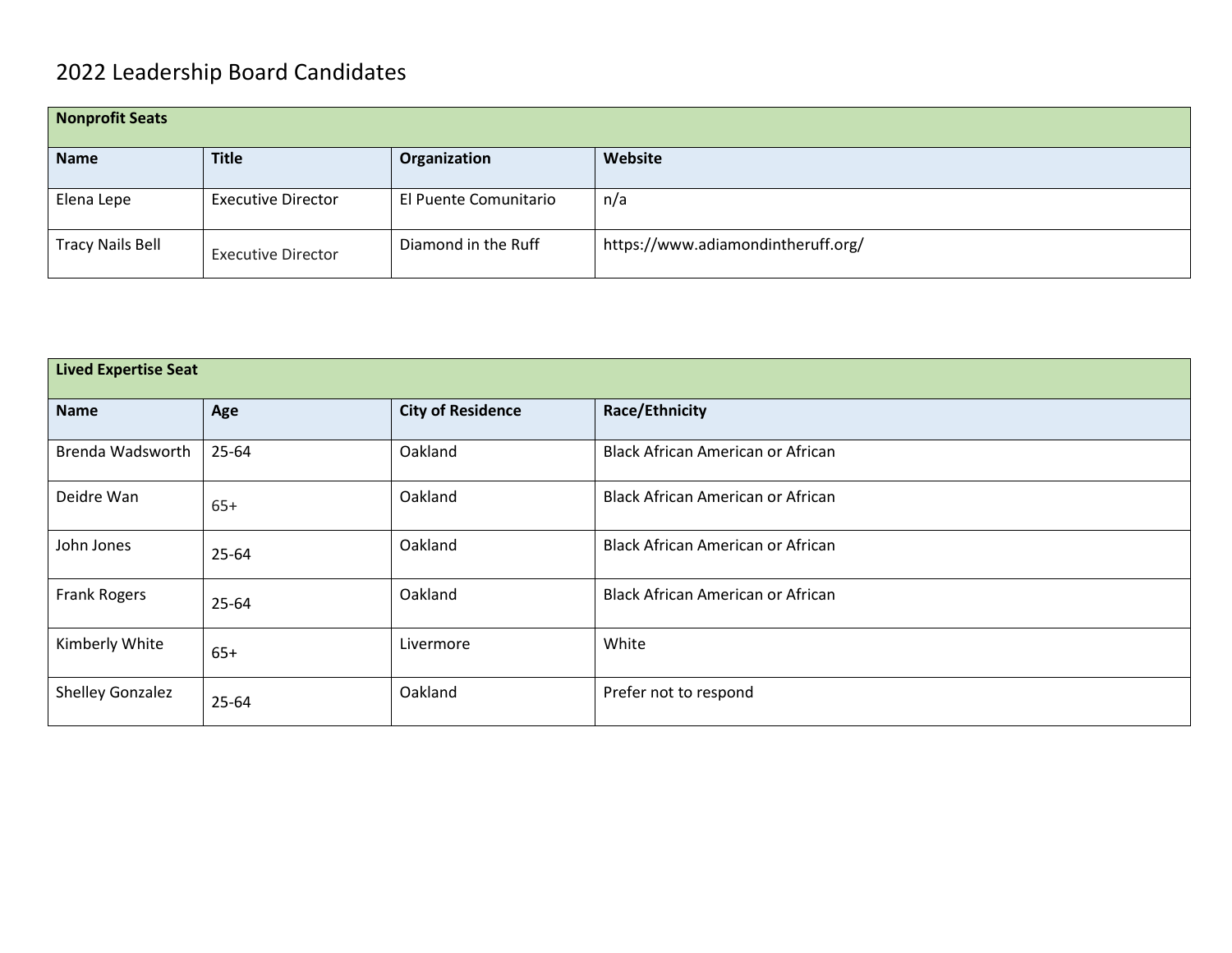

# **Lived Experience seats (6) for Leadership Board**

- 44 total applicants, 26 interviewed after initial pre-screening.
- Remaining applicants not selected for the Leadership Board will be recommended to serve on another committee or suggested to attend Emerging Leaders depending on where/how each applicant is likely to succeed.

# **EOH recommended candidates:**

- Brenda Wadsworth
- Deidre Wan
- John Jones
- Frank Rogers
- Kimberly White
- Shelley Gonzalez

# **Candidate Bios:**

# **Brenda Wadsworth**

- Oakland native
- African-American and Cherokee
- Current Emerging Leader participant
- Client Services Specialist, Roots Community Health Center
- "I worked at EOCP for almost 5 years. I have been with Roots for almost 2 years. I see a lot of the same people. I have seen this crisis explode. I want to see if we can do better than has been done in the past."

# **Deidre Wan**

- Oakland native
- African-American
- Current Emerging Leader participant
- "Having experienced houselessness and the immense insecurity that it implies, I have used my experience to help others to find the help they need. I have experienced this twice in my life and just when I thought I was safe, it happened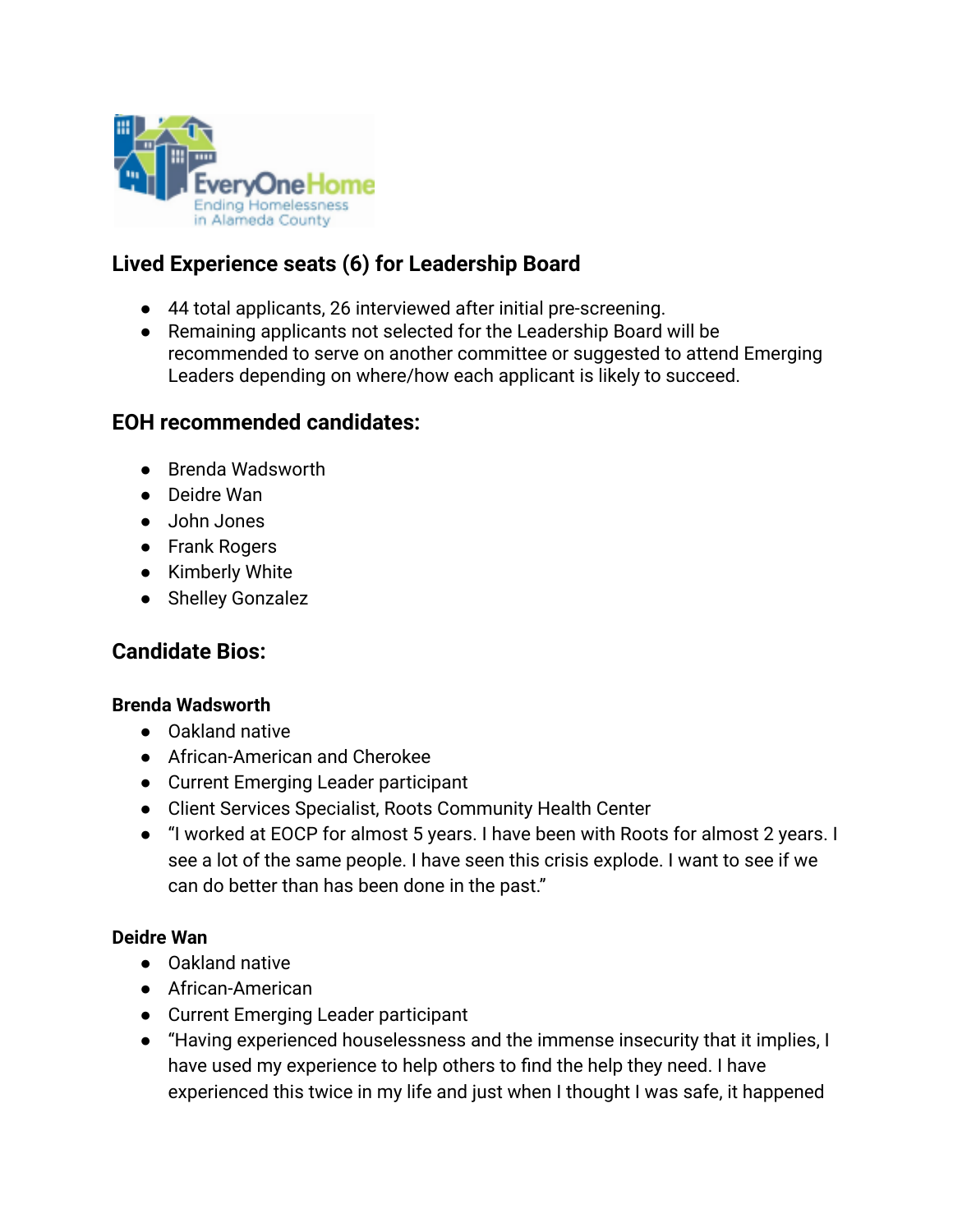again unexpectedly. I have devoted my life to being of help to others. I began grant writing regarding food insecurity in West Oakland in 2001-2004; I wrote 10 grants for City Slicker Farms and all were granted. In 2010 I was awarded the Local Oakland Hero plaque for that work. I feel capable of guiding others in need through the labyrinth of services available to them."

## **John Jones**

- Oakland native
- African-American
- "I am a formerly homeless single black father and want to help end this crisis. I am currently working to help folks access housing and also led a campaign to end the process of excluding folks with a criminal record from accessing housing in the cities of Oakland and Berkeley."

# **Frank Rogers**

- Oakland native
- African-American
- "I believe my homelessness, education and work experience in the homeless and housing field has provided me with a great deal of knowledge and lived experience to make sound decisions relative to services provided to the homeless population in Alameda County. I also believe my unique perspective can be beneficial to the Leadership Board."

# **Kimberly White**

- Livermore
- White
- Current Emerging Leader participant
- "I am currently a volunteer housing navigator for a non-profit in Livermore, and I am eager to give all of the unhoused people I work with a voice by representing them on the Leadership Board. I would also greatly appreciate the opportunity to learn even more so that I can help even more. I have been a division director and an executive director of two non-profits in the past, and I understand how grants, budgets, and public awareness campaigns work. I have been homeless in the Bay Area twice, so I understand what that's like, as well. I have volunteered extensively in the Bay Area, tutoring at underserved schools in San Francisco and Vallejo, and I am now a volunteer housing navigator."